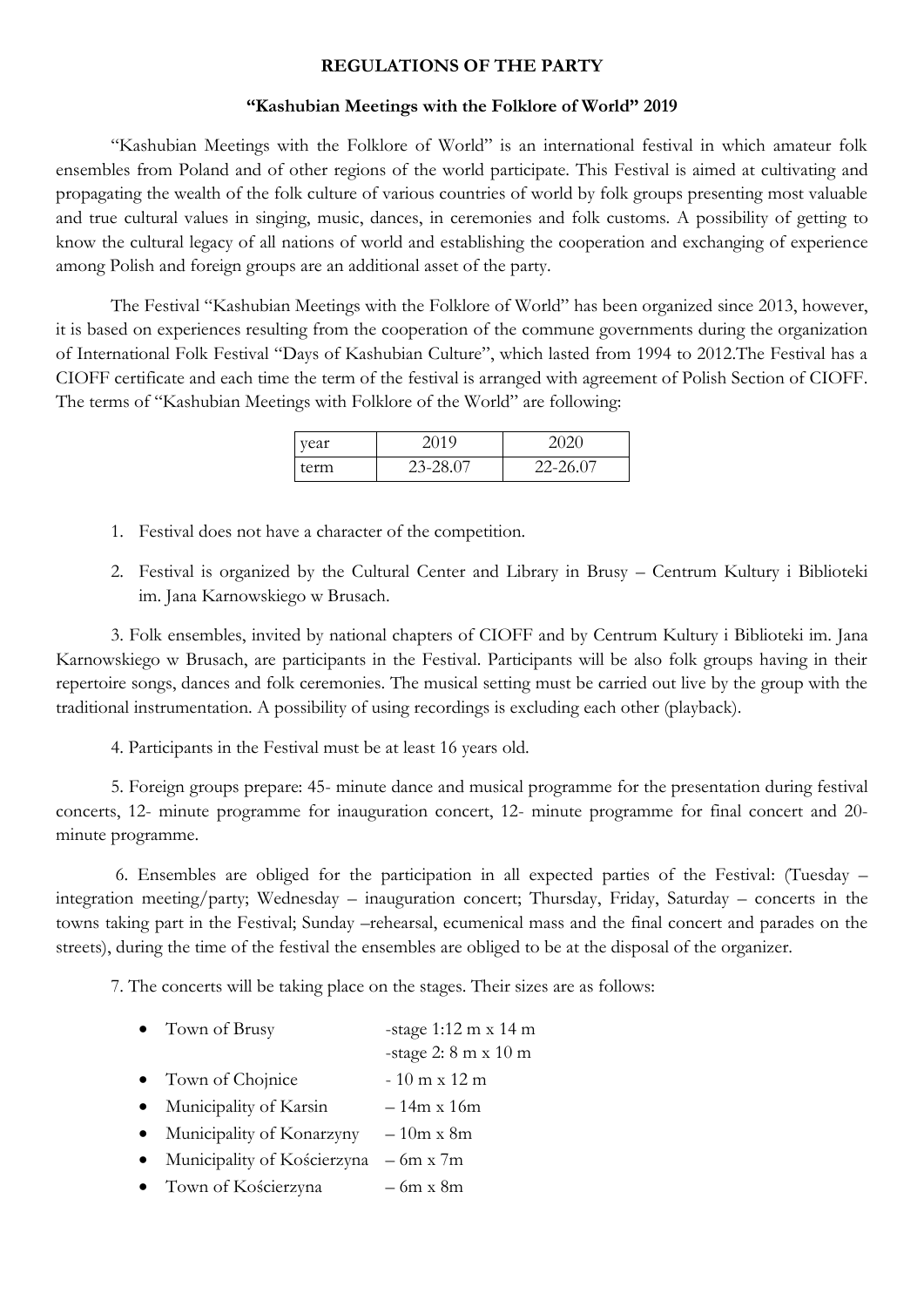8. Festival parties will be registered and retransmitted by radio and television without fees and royalties for groups (or arising from the copyright).

9. Ensembles can sell products of the folk art of the own country or the region and recording the CD after agreeing with organizers of the Festival.

10. During the final concert, ensembles should present these fragments of their show which will be chosen by the Director of the Festival.

11. Ensembles are obliged to prepare the religious song which will be presented during ecumenical mass.

12. Organizers guarantee: a guide - interpreter of English. In the group should be people who speak English.

13. The costs of transportation of the ensembles within the territory of Poland will be paid by the organizers:

- Organizers supply a bus free of charge to the groups which arrive by plane. The organizers supply the bus for the implementation of the program of the Festival.
- Foreign ensembles having their own coach will have the bus service reimbursed for the implementation of the program prepared by the organizers of stay. The organizers will pay for the fuel costs in the amount of 25 liters per 100 km at the current prices. Reimbursement will be implemented toll from the moment of crossing the Polish border, as well as rides for the Festival concerts, trips on tourist days, until re-cross the border.
- Foreign ensembles having their own bus or coach in the number of seats to 25 will be reimbursed for operation of a vehicle for the implementation of the program prepared by the organizers of stay of 15 liters per 100 km at the current prices.

14. Organizers are not responsible for the operational failure of the vehicles.

15. Organizers of the Festival provide the free of charge board and lodging for participants for everyone categorized, exclusively in the duration according to the rules determined of the party. The number of team members including accompanying people and drivers cannot cross 35 people. For the possible participation of every additional person a payment will be numbered of the amount 500 PLN for entire stay. By way of bilateral negotiations, organizers can give consent to other conditions of the stay at the Festival.

16. The ensembles will be accommodated in schools, boarding schools and holiday centers, in rooms from 2 - 4 to 8 - 10 people.

17. Organizers do not plan the extra financial compensation for the stay at the Festival.

18. The participants of the Festival are obliged to take out insurance in their country against diseases and accidents. The organizers do not bear the medical expenses and other costs resulting from cases of chance.

## **19. Declaration insurance with a list of names of the insured must be provided electronically to**  the organizer no later than 14 days before arrival. [\(ckb.dyrektor@brusy.pl\)](mailto:ckb.dyrektor@brusy.pl)

20. Willingness to participate in the event should be sending organizers by post or e-mail a completed participation card, along with a recording of the current program / min for 15 min. / CD or pointing to a website. In addition, you must submit basic information about the group and 4 current photographs which will be used in advertising publications.

21. The official invitation to the Festival will be sent until 30 April 2019.